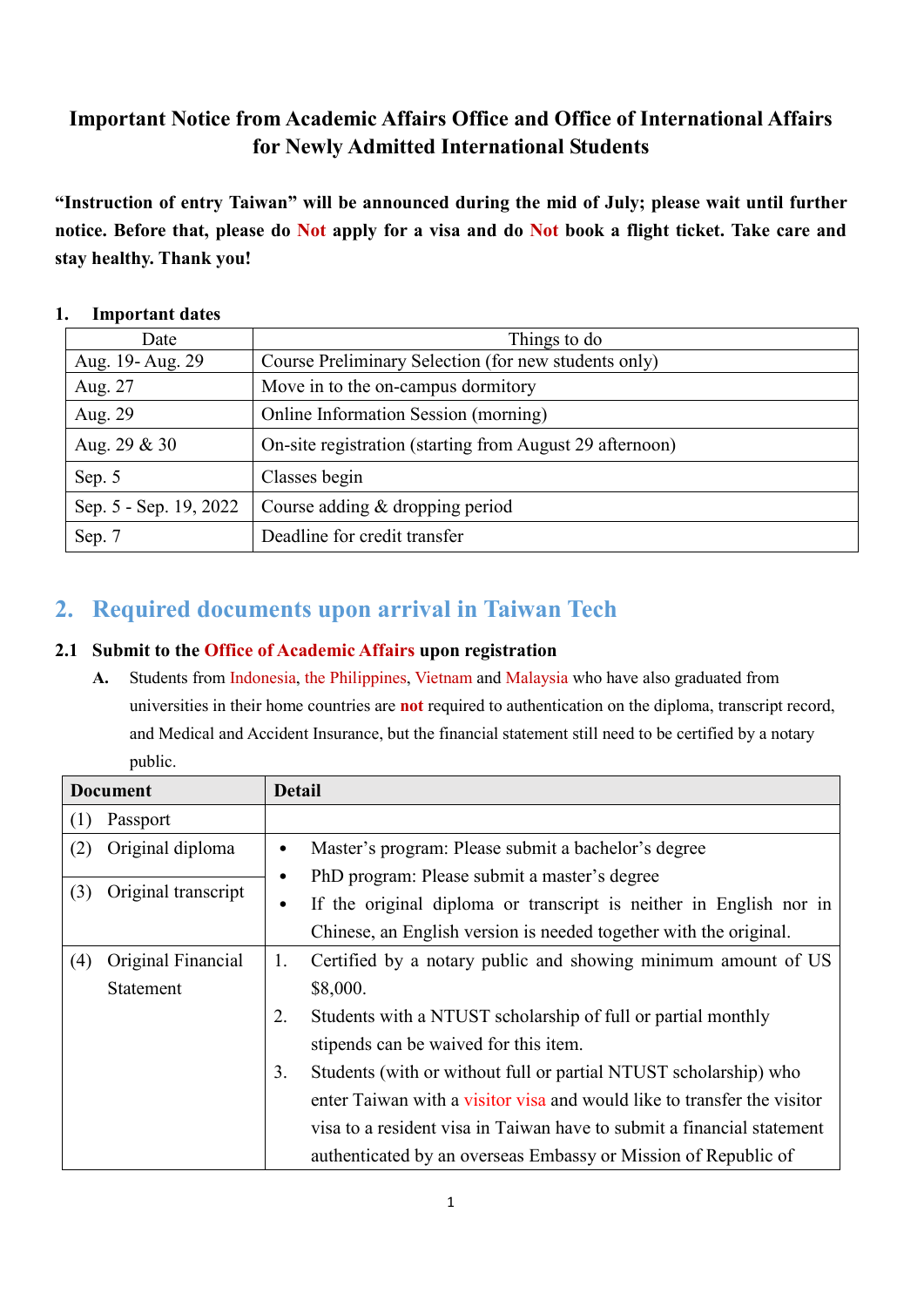| <b>Document</b>                     | <b>Detail</b>                                                               |  |
|-------------------------------------|-----------------------------------------------------------------------------|--|
|                                     | China (Taiwan).                                                             |  |
|                                     | Applicants, who receive support from other funding institutions, must<br>4. |  |
|                                     | provide supporting documents.                                               |  |
|                                     | If the account name stated in the bank statement is name of the             |  |
|                                     | applicant's parents, a declaration of financial support written by that     |  |
|                                     | parent is required. In that statement, the sponsor must declare that        |  |
|                                     | she/he would pay for all expenses incurred during the applicant's           |  |
|                                     | studies in Taiwan.                                                          |  |
| Copy of the above documents.<br>(5) |                                                                             |  |
| ❖<br><b>Special Notice</b>          |                                                                             |  |

**Special Notice**

Students from Indonesia can contact Taiwan Education Center Indonesia in Surabaya (Ivan +628123100679) for Admission Service (Document Authorization and VISA Application).

**B.** Students from the Republic Paraguay who have graduated from universities in their home countries are only required to authenticate their diploma, transcript records, medical and accident insurances and financial statement by Ministry of Foreign Affairs in their country.

| <b>Document</b> |                         | <b>Detail</b> |                                                                      |
|-----------------|-------------------------|---------------|----------------------------------------------------------------------|
| (1)             | Passport                |               |                                                                      |
| (2)             | Original diploma and    | $\bullet$     | Master's program: Please submit a bachelor's degree                  |
|                 | its authentication      | $\bullet$     | PhD program: Please submit a master's degree                         |
| (3)             | Original transcript and | $\bullet$     | If the original diploma or transcript is neither in English nor in   |
|                 | its authentication      |               | Chinese, an English version is needed together with the original.    |
|                 |                         |               | The English version should be authenticated as well.                 |
| (4)             | Original Financial      | 1.            | Authenticated by their Ministry of Foreign Affairs and showing       |
|                 | Statement               |               | minimum amount of US \$8,000.                                        |
|                 |                         | 2.            | Students with a NTUST scholarship of full or partial monthly         |
|                 |                         |               | stipends can be waived for this item.                                |
|                 |                         | 3.            | Students (with or without full or partial NTUST scholarship) who     |
|                 |                         |               | enter Taiwan with a visitor visa and would like to transfer the      |
|                 |                         |               | visitor visa to a resident visa in Taiwan have to submit a financial |
|                 |                         |               | statement authenticated by an overseas Embassy or Mission of         |
|                 |                         |               | Republic of China (Taiwan).                                          |
|                 |                         | 4.            | Applicants, who receive support from other funding institutions,     |
|                 |                         |               | must provide supporting documents.                                   |
|                 |                         | 5.            | If the account name stated in the bank statement is name of the      |
|                 |                         |               | applicant's parents, a declaration of financial support written by   |
|                 |                         |               | that parent is required. In that statement, the sponsor must declare |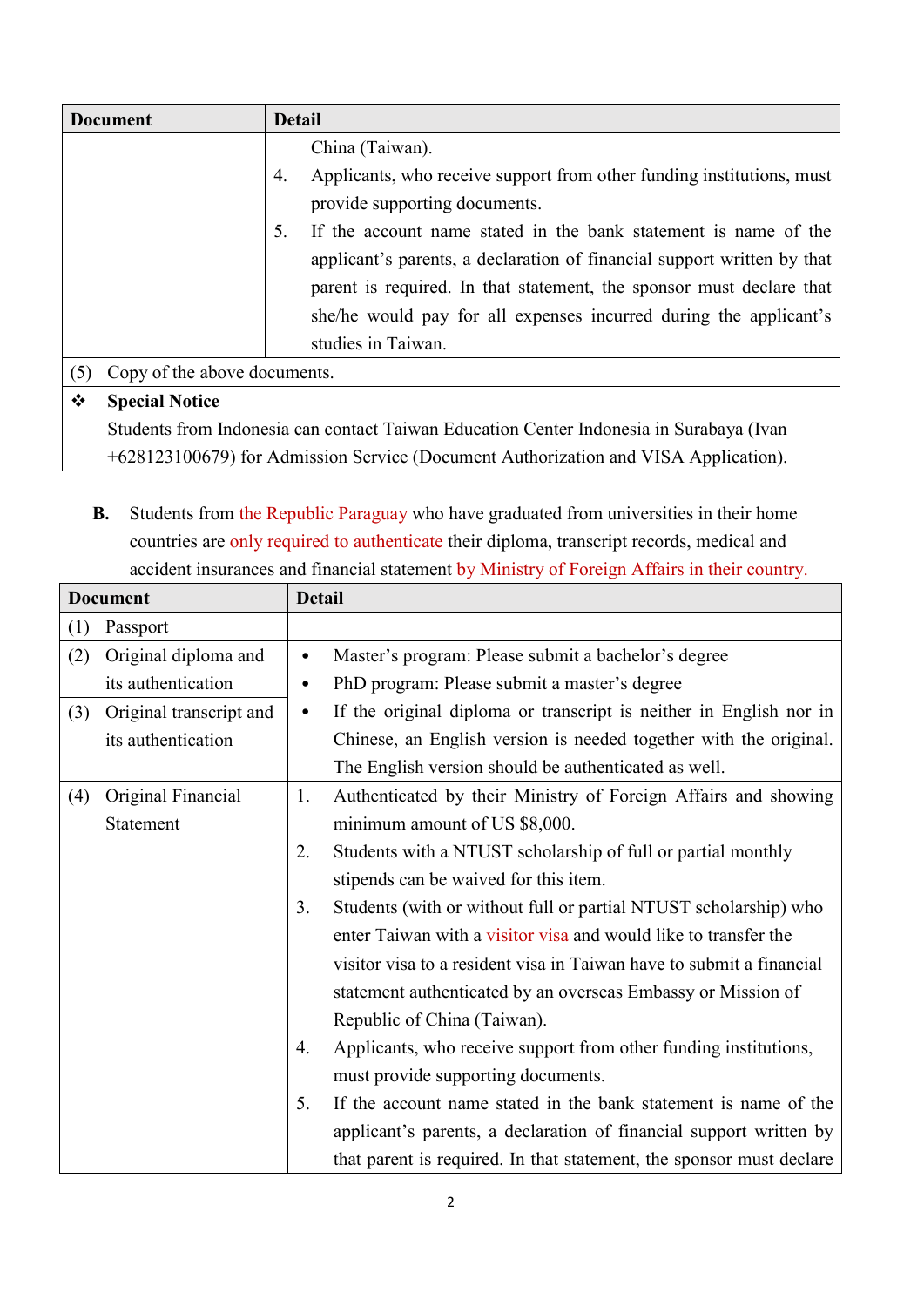| <b>Document</b>                     | <b>Detail</b>                                              |  |
|-------------------------------------|------------------------------------------------------------|--|
|                                     | that she/he would pay for all expenses incurred during the |  |
|                                     | applicant's studies in Taiwan.                             |  |
| Copy of the above documents.<br>(5) |                                                            |  |

**C.** Students from countries other than the five countries stated above are required to submit the **following documents which should be authenticated by an overseas Embassy of R.O.C (Taiwan) or Mission of R.O.C (Taiwan)** in the country where the university located upon arrival for registration. E.g. An applicant graduated from Thailand should get the documents authenticated by Embassy of R.O.C in Thailand.

|            | <b>Document</b>                                                                                | <b>Detail</b>                                                                                                                                                                                                                                                                                                                                                                                                                                                                                                                                                                                                                                                                                                                                                                                                                                                                                                                                                                                                                                                                      |  |
|------------|------------------------------------------------------------------------------------------------|------------------------------------------------------------------------------------------------------------------------------------------------------------------------------------------------------------------------------------------------------------------------------------------------------------------------------------------------------------------------------------------------------------------------------------------------------------------------------------------------------------------------------------------------------------------------------------------------------------------------------------------------------------------------------------------------------------------------------------------------------------------------------------------------------------------------------------------------------------------------------------------------------------------------------------------------------------------------------------------------------------------------------------------------------------------------------------|--|
| (1)        | Passport                                                                                       |                                                                                                                                                                                                                                                                                                                                                                                                                                                                                                                                                                                                                                                                                                                                                                                                                                                                                                                                                                                                                                                                                    |  |
| (2)<br>(3) | Original Diploma and<br>its authentication<br>Original<br>Transcript<br>and its authentication | Master's program: Please submit Bachelor's degree<br>$\bullet$<br>PhD program: Please submit master's degree<br>$\bullet$<br>If the original diploma or transcript is neither in English nor in<br>$\bullet$<br>Chinese, an English translation is needed together with the<br>original. The English version should be authenticated as well.                                                                                                                                                                                                                                                                                                                                                                                                                                                                                                                                                                                                                                                                                                                                      |  |
| (4)        | Authenticated<br><b>Financial Statement</b>                                                    | It shall show at least 8,000 U.S. dollars to support their living<br>1.<br>costs.<br>The financial statement must be authenticated by an overseas<br>2.<br>Embassy or Mission of Republic of China (Taiwan)<br>Students with a NTUST scholarship of full or partial monthly<br>3.<br>stipends can be waived for this item.<br>Students (with or without full or partial NTUST scholarship) who<br>4.<br>enter Taiwan with a visitor visa and would like to transfer the<br>visitor visa to a resident visa in Taiwan have to submit a financial<br>statement authenticated by an overseas Embassy or Mission of<br>Republic of China (Taiwan).<br>5. Applicants, who receive support from other funding institutions,<br>must provide supporting documents.<br>If the account name stated in the bank statement is name of the<br>6.<br>applicant's parents, a declaration of financial support written by<br>that parent is required. In that statement, the sponsor must declare<br>that she/he would pay for all expenses incurred during the<br>applicant's studies in Taiwan. |  |
| (5)        | Copy of the above documents                                                                    |                                                                                                                                                                                                                                                                                                                                                                                                                                                                                                                                                                                                                                                                                                                                                                                                                                                                                                                                                                                                                                                                                    |  |
| ❖          | <b>Document authentication:</b>                                                                |                                                                                                                                                                                                                                                                                                                                                                                                                                                                                                                                                                                                                                                                                                                                                                                                                                                                                                                                                                                                                                                                                    |  |
|            | Your documents must be authenticated by the Taiwan Mission which is responsible for your       |                                                                                                                                                                                                                                                                                                                                                                                                                                                                                                                                                                                                                                                                                                                                                                                                                                                                                                                                                                                                                                                                                    |  |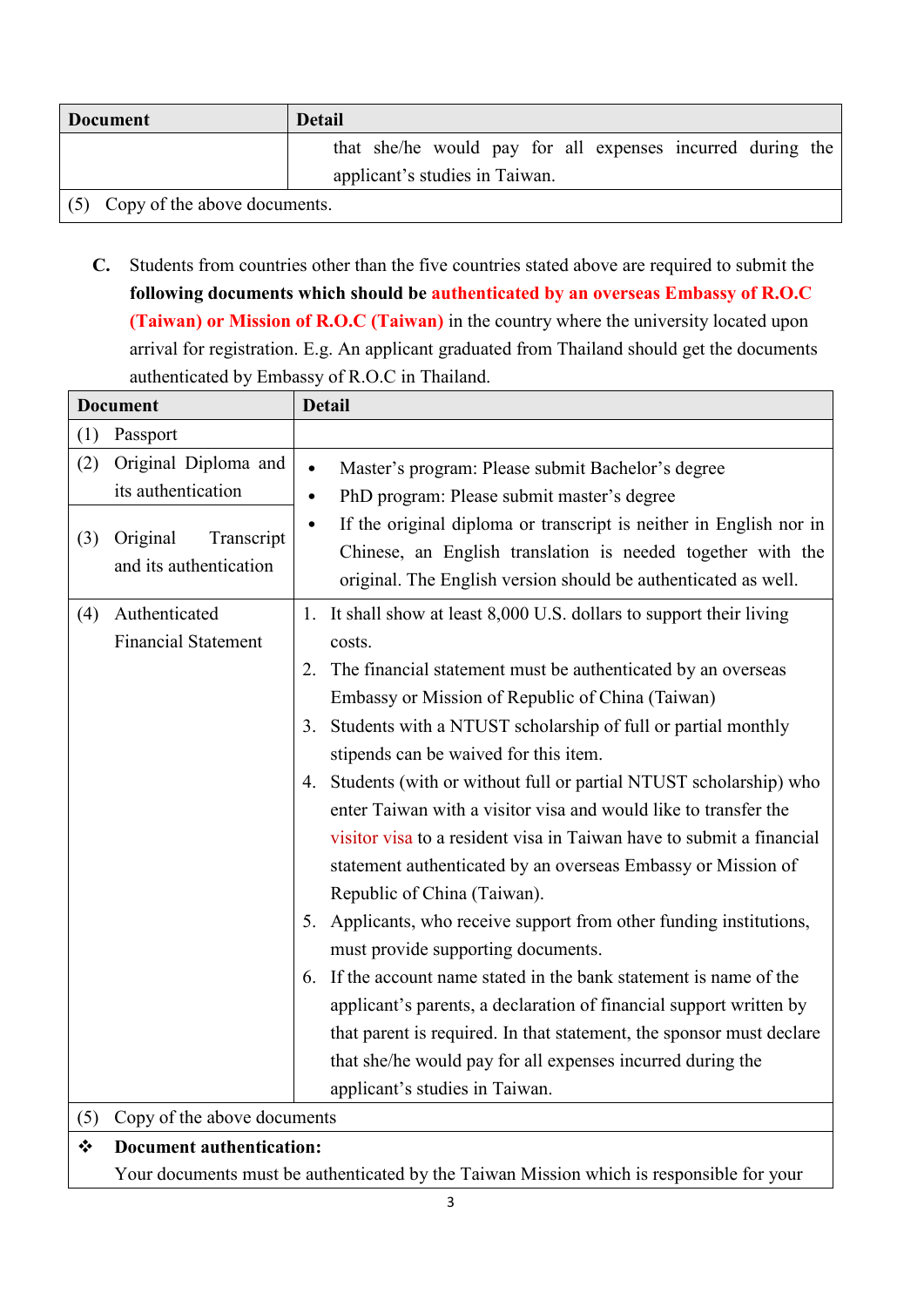| <b>Document</b> | <b>Detail</b>                                                                             |
|-----------------|-------------------------------------------------------------------------------------------|
|                 | consular district. Please check the consular districts of the country which issued your   |
|                 | passport/travel document) at https://www.boca.gov.tw/sp-foof-countrylp-01-2.html          |
|                 | For example, documents issued from Ethiopia or Pakistan must apply to the Taipei Economic |
|                 | and Cultural Representative Office in the Kingdom of Saudi Arabia for authentication      |

**D.** Students who have qualifications obtained in Mainland China shall get the documents authenticated according to MOE "Regulations Governing the Examination and Recognition of Educational Qualifications from Mainland China" (Chinese version only)

## **Important Notices**

Applicants should conform to the MOE *[Regulations Regarding International Students Undertaking](http://law.moj.gov.tw/Eng/LawClass/LawAll.aspx?PCode=H0110001)  [Studies in Taiwan](http://law.moj.gov.tw/Eng/LawClass/LawAll.aspx?PCode=H0110001)*. Any violations of the mentioned regulations will result in immediate cancellation of the applicant's admission or the deprivation of the applicant's recognized status as Taiwan Tech registered student or revocation of applicant's Taiwan Tech diploma. No academic certificate will be given. An international student submitting forged, fabricated, or altered papers for the purpose of their school application shall be subject to enrollment qualification cancellation; or revocation of enrollment and denial to the request of any certificate pertaining to study, if the said student is already enrolled; or revocation of graduation qualifications and cancellation of the diploma by the student's school, if the said student has been already graduated.

# **3. Academic Rules (Fall 2022)**

These Regulations are adopted from Taiwan Tech related regulations in Chinese. In the event of any discrepancies between the English translation and the Chinese original regulations, the Chinese original version should prevail.

| Requirements for conferral of a master/Ph. D. degree                                 |                                                                                                                                           |                                                                                                                                                                                                                                            |  |  |
|--------------------------------------------------------------------------------------|-------------------------------------------------------------------------------------------------------------------------------------------|--------------------------------------------------------------------------------------------------------------------------------------------------------------------------------------------------------------------------------------------|--|--|
|                                                                                      | <b>Master</b>                                                                                                                             | Ph. D.                                                                                                                                                                                                                                     |  |  |
| <b>Period of Study</b>                                                               | 1-4 years                                                                                                                                 | 2-7 years                                                                                                                                                                                                                                  |  |  |
| <b>Minimum</b> credits<br>(Passing Grade : B-)<br>The department's rules<br>prevail. | MBA program: 45<br>BA, Finance and TM: 42<br>2.<br>Other departments in College of<br>3.<br>Management: 36<br>Other departments: 24<br>4. | Industrial Management and Finance: 30<br>Other departments in College of<br>Management: 24<br>Other departments: 18<br>3.<br>Direct Pursuit of Ph. D Degree students<br>4.<br>may consult your major department for<br>credit information. |  |  |
| <b>Required courses</b>                                                              | Refer to your major department                                                                                                            |                                                                                                                                                                                                                                            |  |  |
| <b>Qualifying exam</b><br>years)                                                     |                                                                                                                                           | College of Management (within the first 3                                                                                                                                                                                                  |  |  |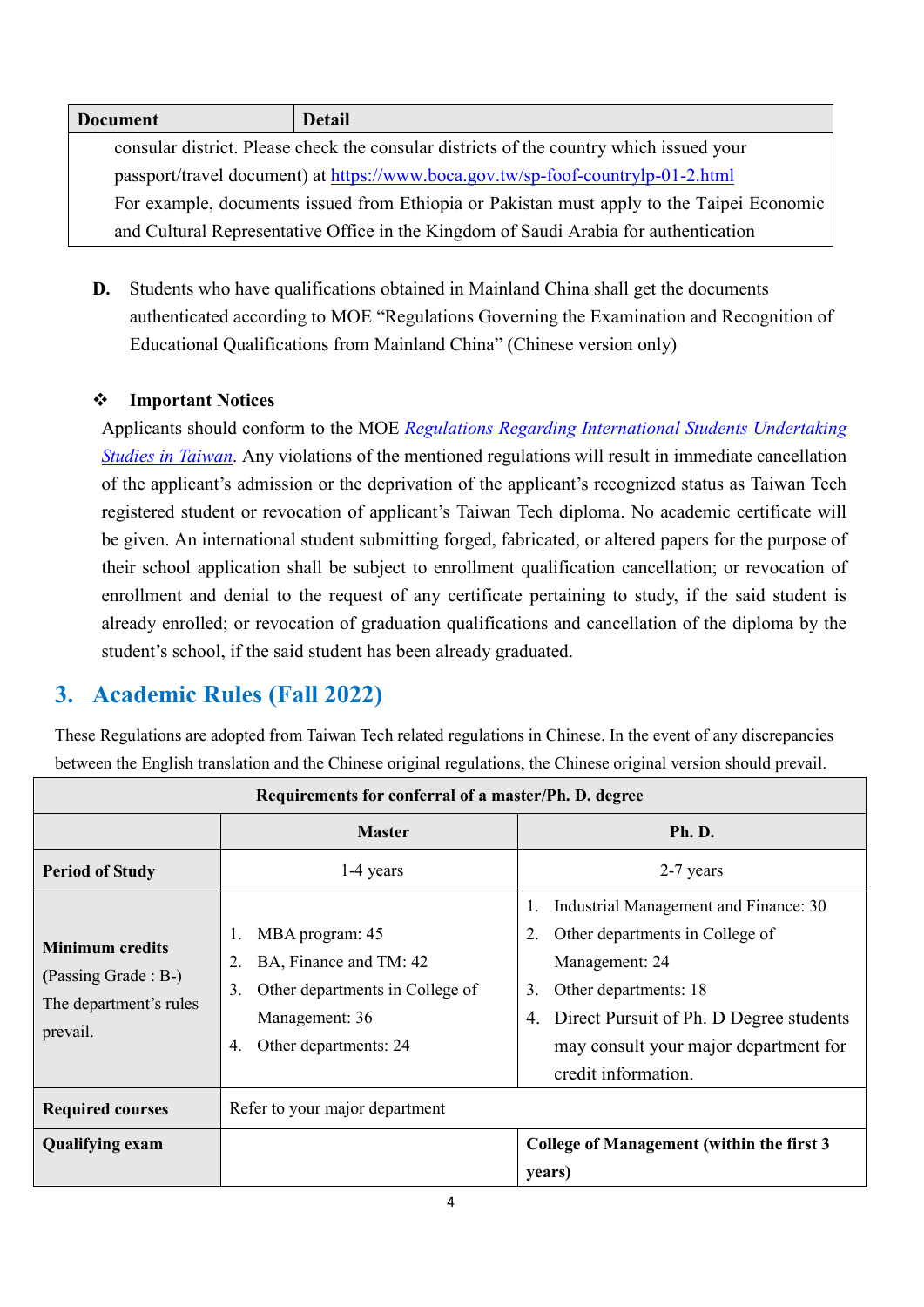|                                                                          |                                                                                                                                                                                                                                                          | Other Departments (within the first 2 years)<br>Passing score: $70(B-)$<br>If students fail in the first time, they should<br>apply for a make-up examination. If they fail<br>the make-up examination again, the students<br>should be expelled. |  |
|--------------------------------------------------------------------------|----------------------------------------------------------------------------------------------------------------------------------------------------------------------------------------------------------------------------------------------------------|---------------------------------------------------------------------------------------------------------------------------------------------------------------------------------------------------------------------------------------------------|--|
| <b>Oral defense</b>                                                      | Thesis                                                                                                                                                                                                                                                   | Dissertation                                                                                                                                                                                                                                      |  |
|                                                                          | Fall semester: from Oct. 1 to Jan. 31                                                                                                                                                                                                                    | Spring semester: from April 1 to July 31                                                                                                                                                                                                          |  |
| <b>Regulation of</b><br><b>Academic Research</b><br><b>Ethics Course</b> | The master's and doctoral students should complete this course before the end of their<br>first year. Graduate students can apply for the examination of degree only after they pass<br>the course. https://cla.ntust.edu.tw/p/412-1076-8603.php?Lang=en |                                                                                                                                                                                                                                                   |  |
| <b>Laboratory Safety</b><br><b>Training Course</b>                       | student who will be involved in laboratory work.<br>Registration Website: https://reurl.cc/12jKXm<br>Contact: Ms. Chieh-Ju Yu, e-mail address:<br>amandayu@mail.ntust.edu.tw                                                                             | The training course is mandatory and required by law for every new graduate                                                                                                                                                                       |  |
| <b>Others</b>                                                            | Please contact your major department                                                                                                                                                                                                                     |                                                                                                                                                                                                                                                   |  |

#### **4. Course Selection**

(1) Course Preliminary Selection (for new students only): **Aug. 19- Aug. 29, 2022**

- (2) Classes begin: **Sep. 5, 2022**
- (3) Course adding/dropping (including courses offered by NTU system) **Sep. 5- Sep. 19, 2022** Course Selection System:<https://courseselection.ntust.edu.tw/>
- *(4)* 2nd course withdrawal period: **Nov. 14 – Dec. 1, 2022** via Course Selection System. *Courses that are withdrawn during the 2nd course withdrawal period will be marked "W" (i.e. withdrawn) on transcripts.*
- (5) Academic related regulations and forms download (e.g. academic certificate application etc.): Please visit our website at<https://www.academic.ntust.edu.tw/index.php?Lang=en>
- (6) Be sure to drop the courses that you do not plan to attend. Each department may preselect required courses, please log in to the Student Information System to check. Please drop preselected courses during Course Adding and Dropping or 2nd Course Withdrawal period if students cannot take. It will mark "W" on the transcript if drop made during 2nd Course Withdrawal period. If students do not drop undesired courses, it will mark "X" on the transcript.

## **5. Credit Transfer**

The credits gained from graduate program in prior university and not counted in your previous graduation credits may be transferred after approved by the chairman of registered department. New students should apply for credit transfer by submitting their original transcript before **Sep. 7, 2022** after registration. Please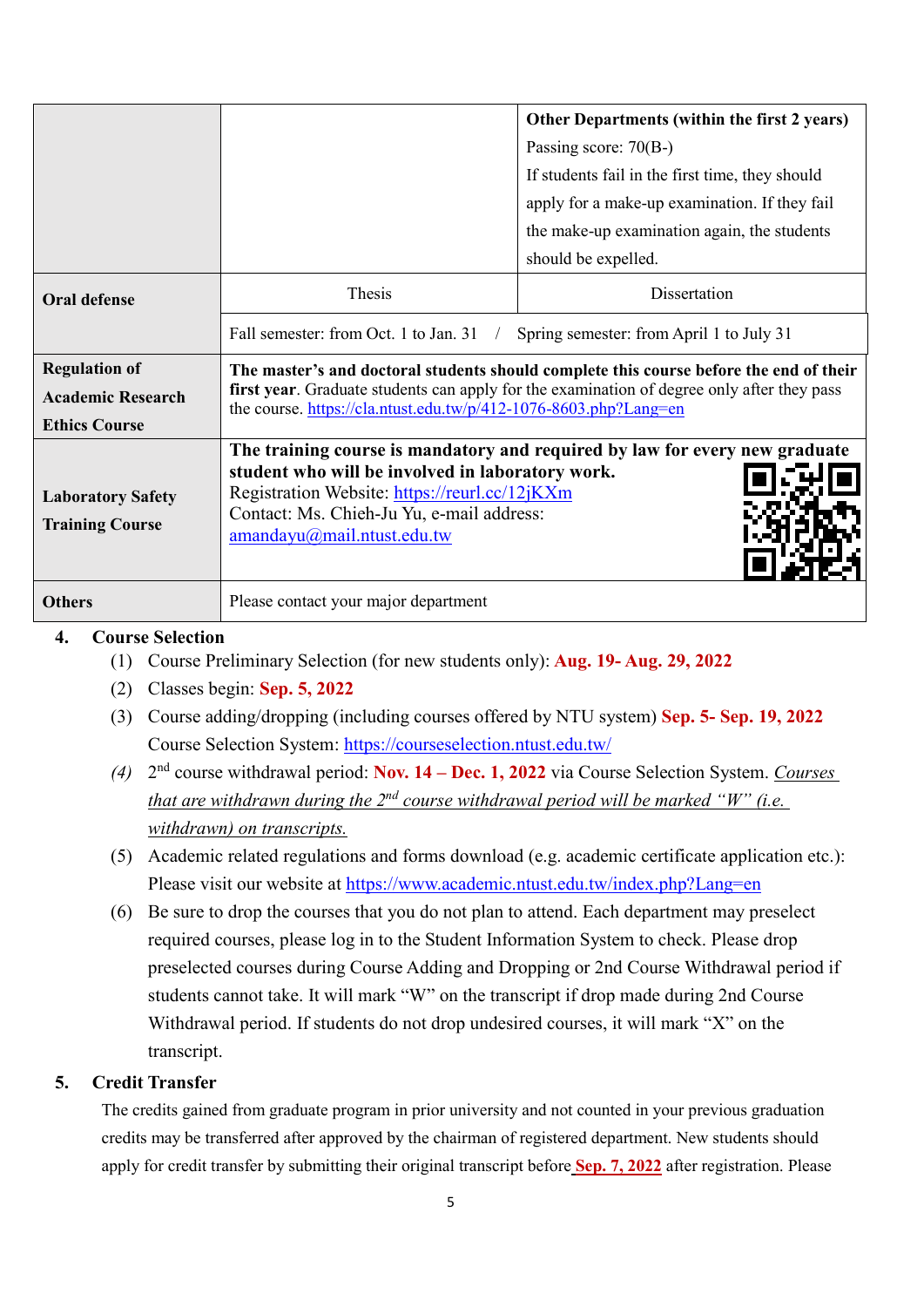contact the registered department directly for details. Degree students shall not be granted credit transfer for more than 1/2 of the total credits required for graduation. No more than 2/3 of required credits should be granted for double-degree students. One who fails to apply by the deadline will not be accepted for further processes.

#### **6. Special attention for Course Selection**

Contact your department for detailed information about graduation requirements. Please log in to the student information system, and check your course selection every semester to make sure that you take all required courses.

#### **7. Student Information System**

New students have to log in to the system to complete the personal information management, print out the registration form (two-sided) and submit it to section of graduate studies within 2 weeks after students check in with Taiwan Tech.

#### **8. Tuition and Supplementary Fees Payment**

Details of tuition and supplementary fees:

<https://www.admission.ntust.edu.tw/var/file/52/1052/img/341848415.pdf>

- ONLY online registration is accepted.
- Visit the website<https://eschool.firstbank.com.tw/member/index.aspx> (The payment amount of online registration does not include your insurance and dormitory fee. You will need to pay them while you physically check in with Taiwan Tech.)
- Authentication code is the last 6 digits of birthday 19YY-MM-DD e.g.,1999-04-25 the code is "990425")
- Upon finishing online registration, please fill out the form. <https://forms.gle/P9ppwa9wPXQ6x8yd9>

#### **9. Leave of absence/ withdrawal**

| Leave of absence:                            | Withdrawal                    |
|----------------------------------------------|-------------------------------|
| Maximum: 2 years                             | Fill out the application form |
| Fill out the application form                | ARC will be suspended         |
| ARC will be suspended during absence period. |                               |

## **10. NTUST Scholarship**

- (1) Students from abroad applying for admission to our English-taught programs for master's and doctoral degrees as full-time students may apply for one year's NTUST Scholarship.
- (2) The following international graduate students my not apply for this scholarship:
	- Students who are already receiving other forms of financial aid from the R.O.C government or the National Taiwan University of Science and Technology. (Exceptions to this regulation include research stipends or work-study payments, and financial aid provided under special agreements signed with Taiwan Tech.).
	- Those who are discovered to be enrolled at another university in Taiwan while they are studying at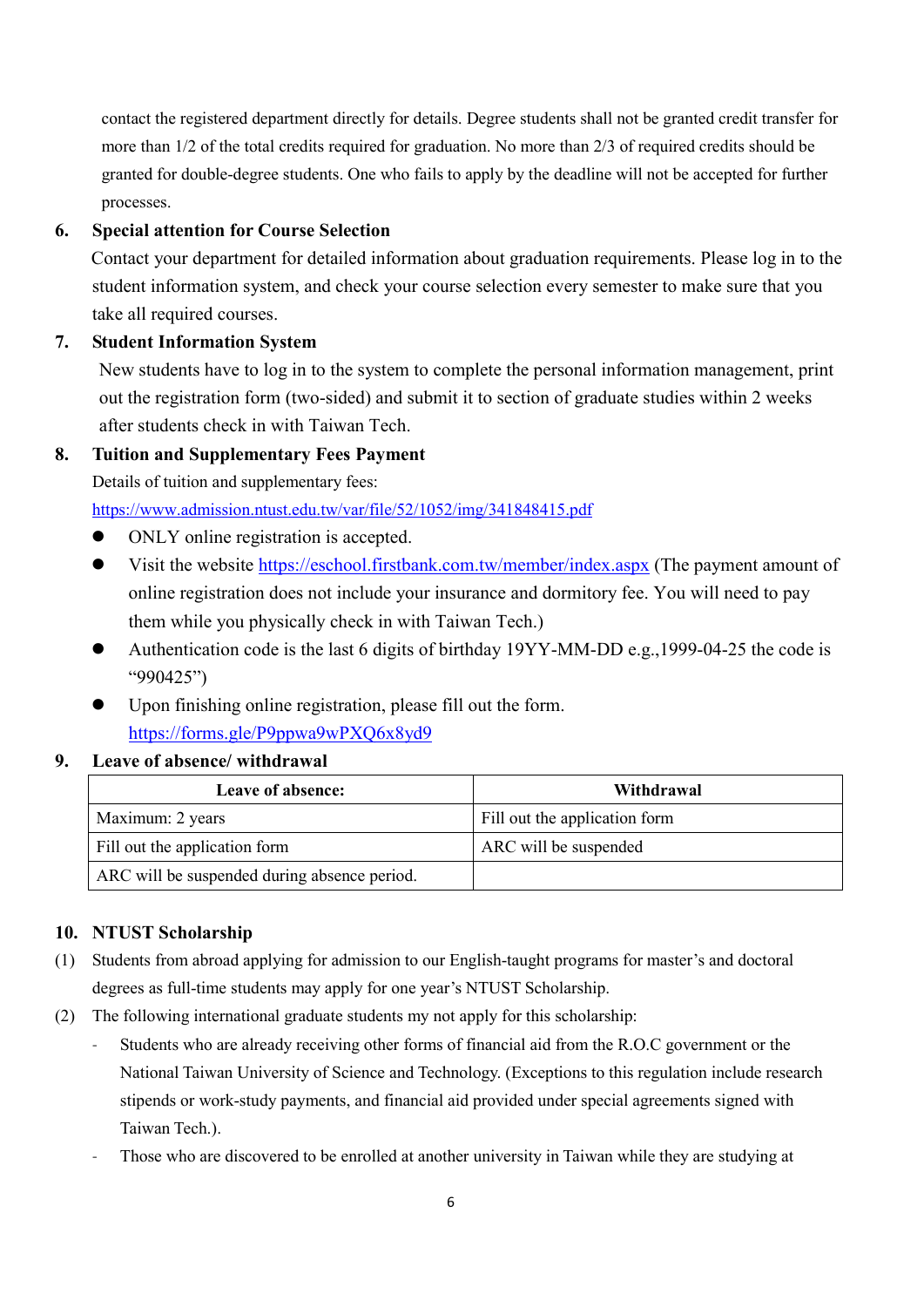Taiwan Tech.

- Those who are engaged in full-time paid employment in the R.O.C.
- (3) The durations and amounts of the scholarship are listed below:

|                                                                                           | Type             | Duration        | Amount of scholarship |
|-------------------------------------------------------------------------------------------|------------------|-----------------|-----------------------|
| Full scholarship                                                                          | Master's program | Maximum 2 years | NT\$ 12,000 / month   |
|                                                                                           | PhD program      | Maximum 3 years | NT\$ 18,000 / month   |
| Partial scholarship                                                                       | Master's program | Maximum 2 years | NT\$ 9,000 / month    |
|                                                                                           | PhD program      | Maximum 3 years | NT\$ 12,500 / month   |
|                                                                                           | Master's program | Maximum 2 years |                       |
| Tuition waiver                                                                            | PhD program      | Maximum 3 years |                       |
| For scholarship recipients, tuition and fees are waived for each year of the scholarship. |                  |                 |                       |

(4) For PhD programs, continuation of the scholarship depends on the student's academic and research performance.

- (5) NTUST scholarship recipients who wish to transfer to another department must re-apply for the scholarship from the new department. This is because the scholarship awarded by their original department is not transferable to the new department.
- (6) Scholarship recipients are not allowed to receive both an NTUST scholarship and any other scholarships (such as those awarded by the Taiwan Government, other government agencies or other organizations) at the same time. As soon as the OIA receives notification from the relevant agency that a student has been awarded an outside scholarship, the student will no longer be eligible to receive an NTUST scholarship.
- (7) For the NTUST scholarship recipient, both those receiving a full monthly stipend and those with a partial monthly stipend, the department or thesis advisor must provide NTD2,000 of the monthly stipend to master's students and NTD3,000 of the monthly stipend to doctoral students, with the remaining portion of the stipend provided by the university. This regulation will be applied beginning from the second year of master's and doctoral degree students, continuing into the third year of doctoral degree students; some of the departments may put his policy into practice starting from the first year. For example: a master's degree student with a full monthly stipend will receive NTD2,000 from the department and NTD10,000 from the university.
- (8) How to begin receiving your scholarship payment?

After you have arrived at Taiwan Tech, you must apply for an Alien Resident Certificate (ARC). Once you have your ARC, you must go to the campus post office to open a postal savings account. After that, please go online to **Student Information System – Office of International Affairs** to register your information. Please make sure that all the information you have provided is correct; otherwise, you may not be able to receive your scholarship. Because of the high volume of administrative processing work at the beginning of a new semester, scholarship students should expect to receive their **September and October stipend payments around the end of October, while February and March stipend payments will be deposited around the end of March**. **Because of this, students should come to Taiwan with sufficient funds to cover their first two months' living expenses.** Also, please note: Because of administrative delays caused by the Lunar New Year, there may be a delay in the depositing of scholarship stipends over the Winter Vacation. **So, scholarship students are**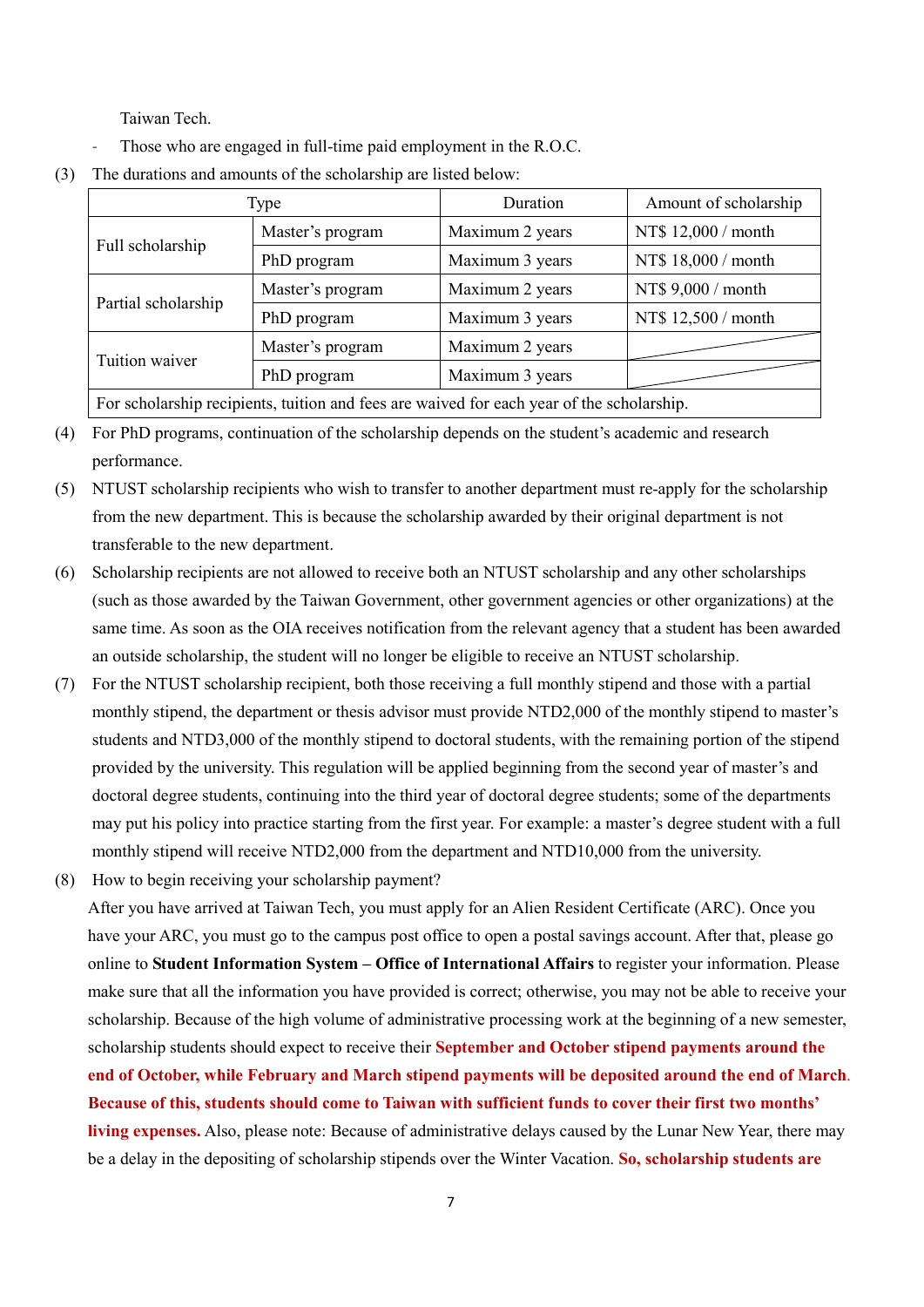## **advised to save some money ahead of Winter Vacation to get them through any delay until their next stipend is deposited.**

## **12. Visa Application**

An Offer of Admission from Taiwan Tech is not a guarantee for the approval of issuance a Resident Visa. Visa shall only be approved by an overseas Embassy of Republic of China (Taiwan). If you are holding a Visitor Visa, please read below information thoroughly.

## ․ **Resident Visa**

Foreign nationals who have entered the ROC (Taiwan) with Visitor Visas for the purpose of pursuing studies must make the necessary visa change into a Resident Visa at the Bureau of Consular Affairs, Ministry of Foreign Affairs, before the Visitor Visa's expiration date.

For information on Visitor Visas, please see<https://www.boca.gov.tw/mp-2.html> (Click "Visa" → Click "Resident Visas" → Click "Detailed Information on Republic of China Resident Visas" → Click "Residents Visas for Foreign Students".)

| (1) Application form           | • Go to website: https://visawebapp.boca.gov.tw/.<br>• Fill out the application form online and print it out. |
|--------------------------------|---------------------------------------------------------------------------------------------------------------|
|                                | • Make sure the application form shows a bar code on it.                                                      |
|                                | • Sign the application form.                                                                                  |
|                                |                                                                                                               |
| (2) Two color passport-size    | • Paste on the application form two color passport-size photos with a                                         |
| photos                         | white background taken within 6 months.                                                                       |
| (3) Passport and one photocopy | • The passport must be valid for at least 6 months and there are blank                                        |
| of the passport                | pages left in it.                                                                                             |
|                                | • One photocopy of the passport bio-page including the holder's picture                                       |
|                                | is required.                                                                                                  |
| (4) Original and one photocopy | • The health certificate should be issued within 3 months by one of the                                       |
| of health certificate          | local hospitals designated by the Centers for Disease Control                                                 |
|                                | of Ministry of Health and Welfare of the R.O.C. (Taiwan) or a foreign                                         |
|                                | hospital.                                                                                                     |
|                                | • Health certificates issued by foreign hospitals must be authenticated                                       |
|                                | by an R.O.C. (Taiwan) overseas mission.                                                                       |
|                                | Visit the website of the Centers for Disease Control at                                                       |
|                                | https://www.cdc.gov.tw/En for health checkup items and the list                                               |
|                                | of designated local hospitals.                                                                                |
| (5) Original and one photocopy | • For school applications and admission permits, follow the instructions                                      |
| of admission permit            | of the "Regulations Regarding International Students                                                          |
| or record of enrollment,       | <b>Undertaking Studies in Taiwan</b> " promulgated by the Ministry of                                         |
| registration and transcripts   | Education.                                                                                                    |

#### ․ **Required Documents**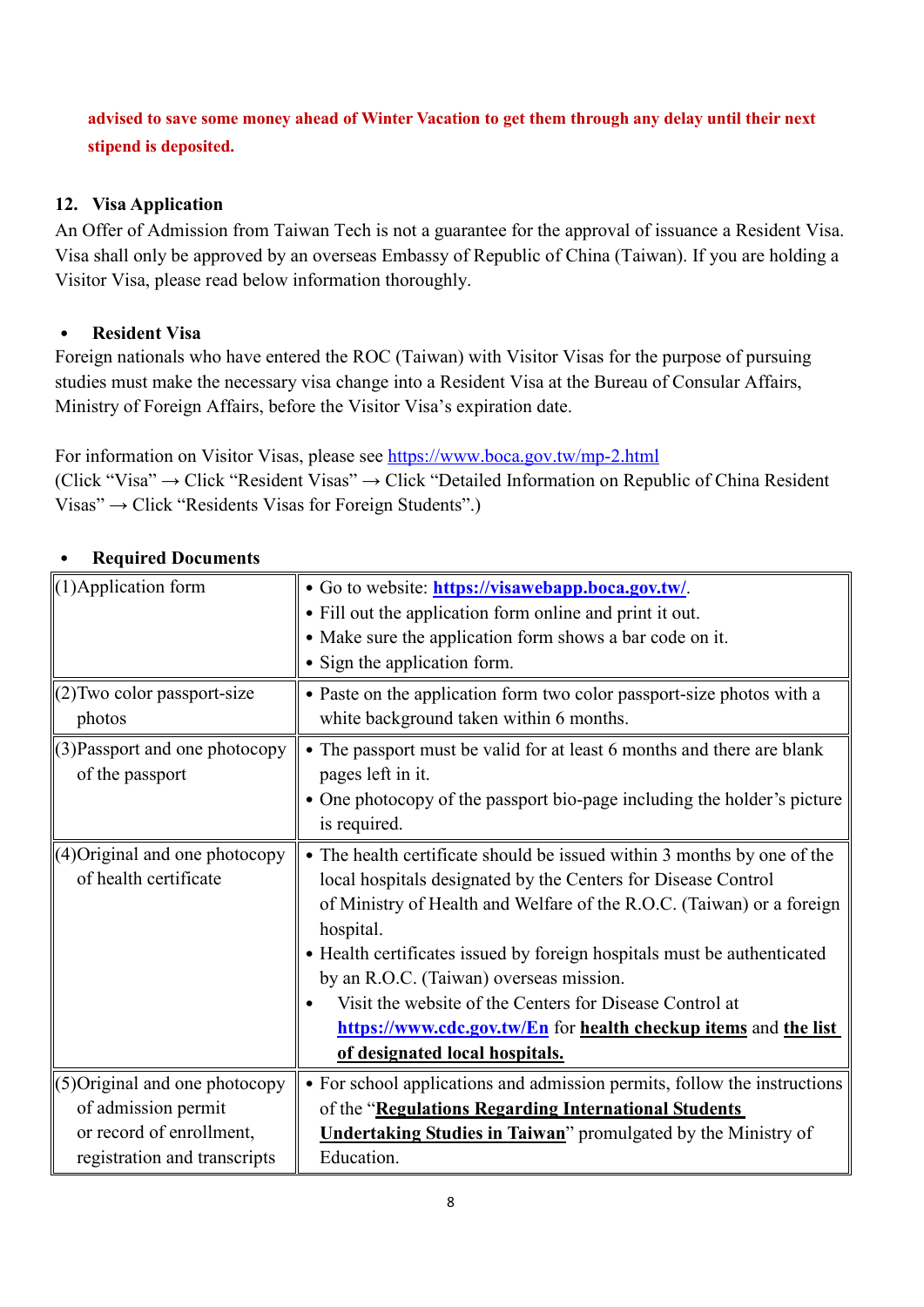|                                                                                     | • The admission permit is required for Resident Visa application.<br>• For high schools and below, only students from countries whose<br>citizens are allowed to enter the R.O.C. (Taiwan) under visa-waiver<br>program may enroll in high schools that are accredited to accept<br>foreign students by the Ministry of Education.<br>• Students already studying in the R.O.C. (Taiwan) on a Visitor Visa and                                             |
|-------------------------------------------------------------------------------------|------------------------------------------------------------------------------------------------------------------------------------------------------------------------------------------------------------------------------------------------------------------------------------------------------------------------------------------------------------------------------------------------------------------------------------------------------------|
|                                                                                     | wishing to apply for a Resident Visa are required to present the record<br>of enrollment and registration as well as transcripts.                                                                                                                                                                                                                                                                                                                          |
| $(6)$ Original and one photocopy<br>of highest education diploma<br>and transcripts | • For diplomas and transcripts in languages other than Chinese or<br>English, a Chinese- or English-translation version is also<br>required. (Must be authenticated by an R.O.C (Taiwan) overseas<br>mission.)                                                                                                                                                                                                                                             |
| (7) Original and one photocopy<br>of proof of financial support                     |                                                                                                                                                                                                                                                                                                                                                                                                                                                            |
| (8) Other supporting documents                                                      | Supporting documents such as the purpose of visiting Taiwan,<br>$\bullet$<br>parental consent, letter of guarantee by references in Taiwan,<br>consent from the guardians in Taiwan or proof of no-criminal record<br>may be required on a case-by-case basis.<br>Students who apply for a Resident Visa after having arrived in the<br>R.O.C. (Taiwan) are required to present also one photocopy of the<br>Visitor Visa and the immigration entry stamp. |

## ․ **Application Procedure**

- (1) Applicants outside of the R.O.C. (Taiwan) who meet the requirements for students' Resident Visa are advised to apply for the visa from an R.O.C. (Taiwan) overseas mission.
- (2) Applicants who enter the R.O.C. (Taiwan) on a Visitor Visa which qualifies the applicants for Resident Visa application for the purpose of undertaking studies must apply for a Resident Visa **8 work days** before the duration of stay expires. Applicants may apply to the Bureau of Consular Affairs or any of its Central, Southwestern, Southern, or Eastern Taiwan Offices.

## ․ **Notice**

- (1) Visa issuance is an act of sovereignty. According to the "Statute Governing Issuance of R.O.C. Visas in Foreign Passport" and "Enforcement Rules for the Issuance of R.O.C. Visas to Foreign-Passport Holders," the R.O.C. reserves the right not to issue a visa and is under no obligation to disclose the reason. Application fee for no-issuance cases is non-refundable.
- (2) **Processing of Resident Visa application inside the R.O.C. (Taiwan) takes 8 work days.** Resident Visa applicants are advised to apply to the Bureau of Consular Affairs 8 work days before the duration of stay expires. Application will be turned down and fee not refunded in the event that required documents are not submitted in full within 8 days after the applicant is informed by the Bureau of Consular Affairs. In the event that the applicant's duration of stay expires while the Resident Visa is under processing and eventually rejected, the applicant is to assume the sole responsibility of overstay and the penalty therefore imposed.